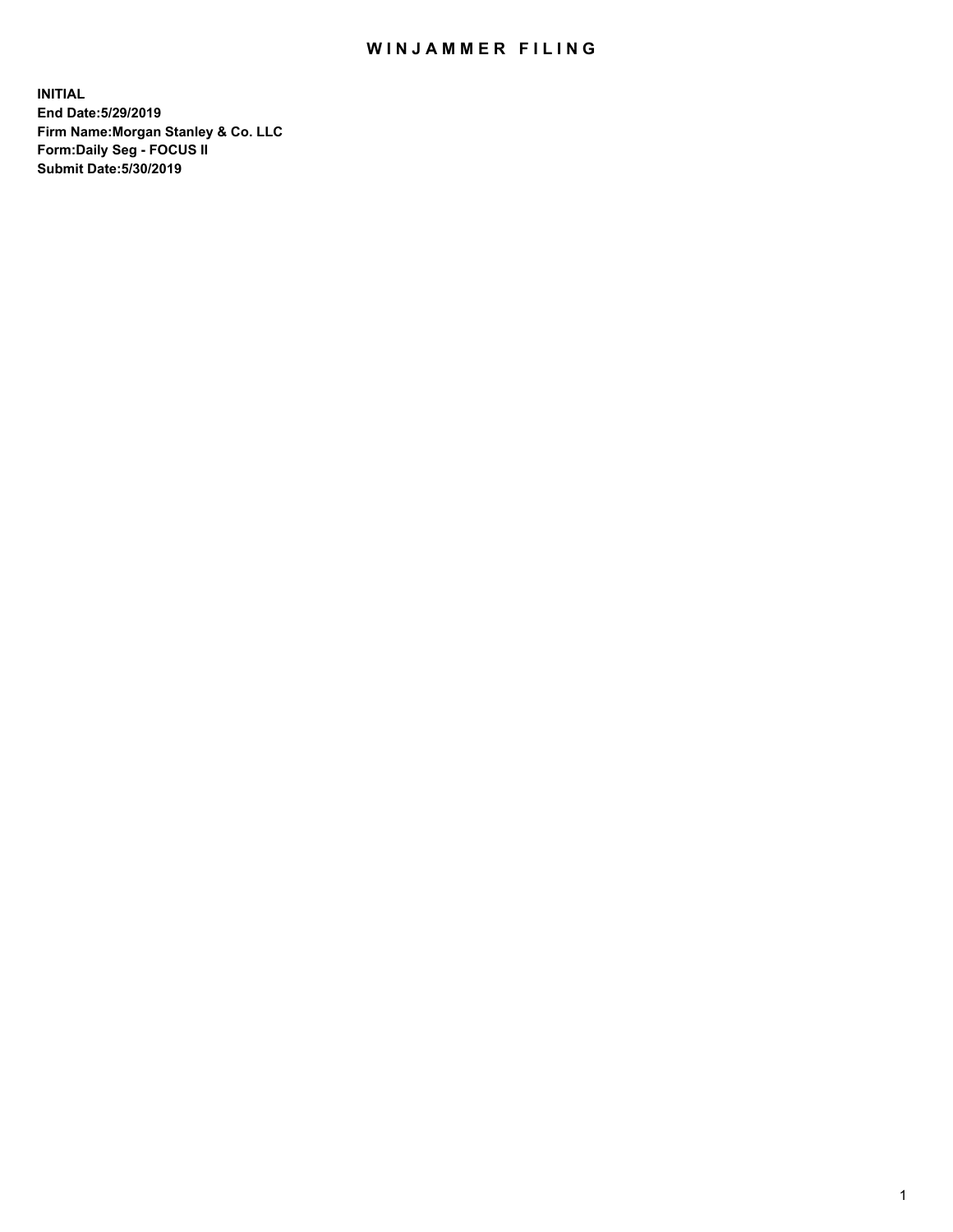**INITIAL End Date:5/29/2019 Firm Name:Morgan Stanley & Co. LLC Form:Daily Seg - FOCUS II Submit Date:5/30/2019 Daily Segregation - Cover Page**

| Name of Company                                                                                                                                                                                                                                                                                                                | Morgan Stanley & Co. LLC                                    |
|--------------------------------------------------------------------------------------------------------------------------------------------------------------------------------------------------------------------------------------------------------------------------------------------------------------------------------|-------------------------------------------------------------|
| <b>Contact Name</b>                                                                                                                                                                                                                                                                                                            | <b>Ikram Shah</b>                                           |
| <b>Contact Phone Number</b>                                                                                                                                                                                                                                                                                                    | 212-276-0963                                                |
| <b>Contact Email Address</b>                                                                                                                                                                                                                                                                                                   | Ikram.shah@morganstanley.com                                |
| FCM's Customer Segregated Funds Residual Interest Target (choose one):<br>a. Minimum dollar amount: ; or<br>b. Minimum percentage of customer segregated funds required:% ; or<br>c. Dollar amount range between: and; or<br>d. Percentage range of customer segregated funds required between:% and%.                         | 235,000,000<br><u>0</u><br>0 <sub>0</sub><br>0 <sub>0</sub> |
| FCM's Customer Secured Amount Funds Residual Interest Target (choose one):<br>a. Minimum dollar amount: ; or<br>b. Minimum percentage of customer secured funds required:%; or<br>c. Dollar amount range between: and; or<br>d. Percentage range of customer secured funds required between:% and%.                            | 140,000,000<br><u>0</u><br>0 <sub>0</sub><br>0 <sub>0</sub> |
| FCM's Cleared Swaps Customer Collateral Residual Interest Target (choose one):<br>a. Minimum dollar amount: ; or<br>b. Minimum percentage of cleared swaps customer collateral required:% ; or<br>c. Dollar amount range between: and; or<br>d. Percentage range of cleared swaps customer collateral required between:% and%. | 92,000,000<br><u>0</u><br><u>00</u><br>0 <sub>0</sub>       |

Attach supporting documents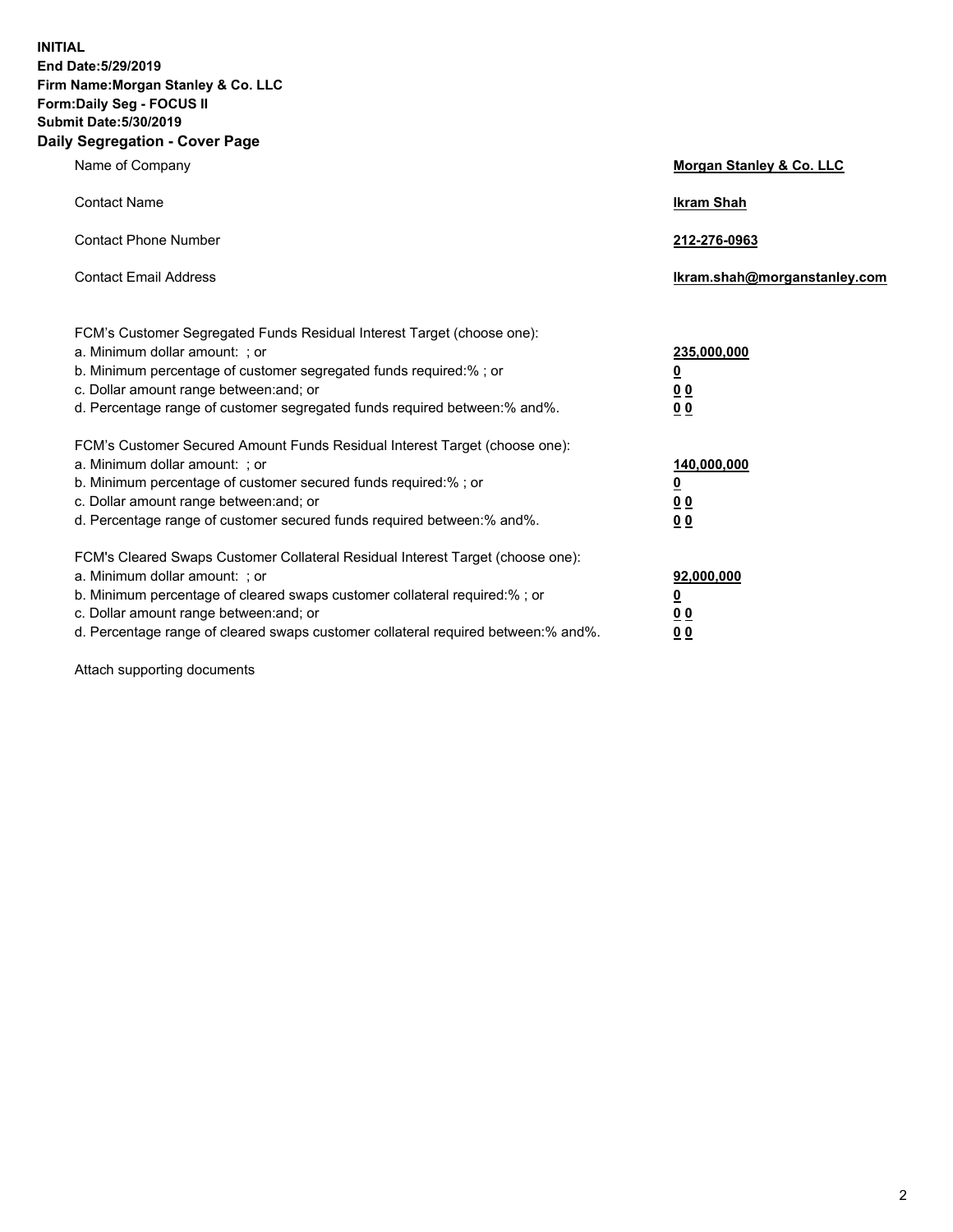## **INITIAL End Date:5/29/2019 Firm Name:Morgan Stanley & Co. LLC Form:Daily Seg - FOCUS II Submit Date:5/30/2019**

## **Daily Segregation - Secured Amounts**

|          | Foreign Futures and Foreign Options Secured Amounts                                                                          |                       |
|----------|------------------------------------------------------------------------------------------------------------------------------|-----------------------|
|          | Amount required to be set aside pursuant to law, rule or regulation of a foreign                                             | $0$ [7305]            |
| 1.       | government or a rule of a self-regulatory organization authorized thereunder                                                 |                       |
|          | Net ledger balance - Foreign Futures and Foreign Option Trading - All Customers                                              |                       |
|          | A. Cash                                                                                                                      | 3,091,960,005 [7315]  |
|          | B. Securities (at market)                                                                                                    | 2,547,373,342 [7317]  |
| 2.<br>3. | Net unrealized profit (loss) in open futures contracts traded on a foreign board of trade                                    | -547,415,120 [7325]   |
|          | Exchange traded options                                                                                                      |                       |
|          | a. Market value of open option contracts purchased on a foreign board of trade                                               | 17,077,033 [7335]     |
|          | b. Market value of open contracts granted (sold) on a foreign board of trade<br>Net equity (deficit) (add lines 1.2. and 3.) | -12,333,940 [7337]    |
| 4.<br>5. | Account liquidating to a deficit and account with a debit balances - gross amount                                            | 5,096,661,320 [7345]  |
|          |                                                                                                                              | 276,736,574 [7351]    |
|          | Less: amount offset by customer owned securities                                                                             | -275,927,959 [7352] 8 |
| 6.       | Amount required to be set aside as the secured amount - Net Liquidating Equity                                               | 5,097,469,935 [7355]  |
|          | Method (add lines 4 and 5)                                                                                                   |                       |
| 7.       | Greater of amount required to be set aside pursuant to foreign jurisdiction (above) or line<br>6.                            | 5,097,469,935 [7360]  |
|          | FUNDS DEPOSITED IN SEPARATE REGULATION 30.7 ACCOUNTS                                                                         |                       |
| 1.       | Cash in banks                                                                                                                |                       |
|          | A. Banks located in the United States                                                                                        | 273,399,565 [7500]    |
|          | B. Other banks qualified under Regulation 30.7                                                                               | 296,275,459 [7520] 5  |
|          |                                                                                                                              | [7530]                |
| 2.       | Securities                                                                                                                   |                       |
|          | A. In safekeeping with banks located in the United States                                                                    | 628,551,883 [7540]    |
|          | B. In safekeeping with other banks qualified under Regulation 30.7                                                           | 0 [7560] 628,551,883  |
| 3.       | Equities with registered futures commission merchants                                                                        |                       |
|          | A. Cash                                                                                                                      | 6,010,999 [7580]      |
|          | <b>B.</b> Securities                                                                                                         | $0$ [7590]            |
|          | C. Unrealized gain (loss) on open futures contracts                                                                          | 610,056 [7600]        |
|          | D. Value of long option contracts                                                                                            | $0$ [7610]            |
|          | E. Value of short option contracts                                                                                           | 0 [7615] 5,400,943 [7 |
| 4.       | Amounts held by clearing organizations of foreign boards of trade                                                            |                       |
|          | A. Cash                                                                                                                      | $0$ [7640]            |
|          | <b>B.</b> Securities                                                                                                         | $0$ [7650]            |
|          | C. Amount due to (from) clearing organization - daily variation                                                              | $0$ [7660]            |
|          | D. Value of long option contracts                                                                                            | $0$ [7670]            |
|          | E. Value of short option contracts                                                                                           | 0 [7675] 0 [7680]     |
| 5.       | Amounts held by members of foreign boards of trade                                                                           |                       |
|          | A. Cash                                                                                                                      | 2,708,723,285 [7700]  |
|          | <b>B.</b> Securities                                                                                                         | 1,918,821,459 [7710]  |
|          | C. Unrealized gain (loss) on open futures contracts                                                                          | -546,805,065 [7720]   |
|          | D. Value of long option contracts                                                                                            | 17,077,033 [7730]     |
|          | E. Value of short option contracts                                                                                           | -12,333,940 [7735] 4. |
|          |                                                                                                                              | [7740]                |
| 6.       | Amounts with other depositories designated by a foreign board of trade                                                       | $0$ [7760]            |
| 7.       | Segregated funds on hand                                                                                                     | $0$ [7765]            |
| 8.       | Total funds in separate section 30.7 accounts                                                                                | 5,289,110,622 [7770]  |
| 9.       | Excess (deficiency) Set Aside for Secured Amount (subtract line 7 Secured Statement                                          | 191,640,687 [7380]    |
|          | Page 1 from Line 8)                                                                                                          |                       |
|          |                                                                                                                              |                       |

- 10. Management Target Amount for Excess funds in separate section 30.7 accounts **140,000,000** [7780]
- 11. Excess (deficiency) funds in separate 30.7 accounts over (under) Management Target **51,640,687** [7785]

Less: amount offset by customer owned securities **-275,927,959** [7352] **808,615** [7354] **5,097,469,935** [7355]

## **5,097,469,935** [7360]

B. Other banks qualified under Regulation 30.7 **296,275,459** [7520] **569,675,024**

 $\underline{\textbf{28,551,883}}$  [7570]

**A00,943** [7620]

 E. Value of short option contracts **-12,333,940** [7735] **4,085,482,772 87** [7380]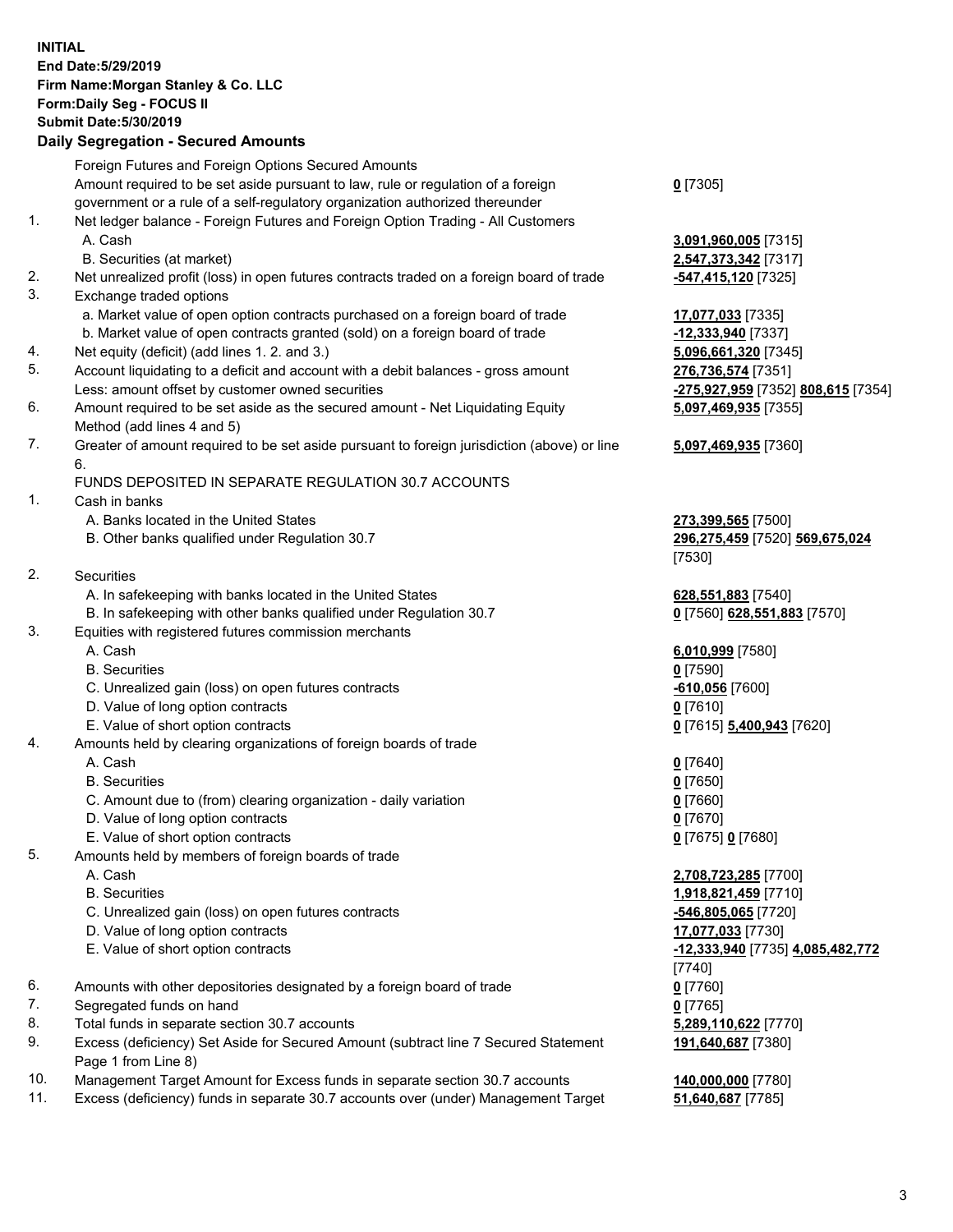**INITIAL End Date:5/29/2019 Firm Name:Morgan Stanley & Co. LLC Form:Daily Seg - FOCUS II Submit Date:5/30/2019 Daily Segregation - Segregation Statement** SEGREGATION REQUIREMENTS(Section 4d(2) of the CEAct) 1. Net ledger balance A. Cash **11,066,331,703** [7010] B. Securities (at market) **6,160,542,078** [7020] 2. Net unrealized profit (loss) in open futures contracts traded on a contract market **-504,576,966** [7030] 3. Exchange traded options A. Add market value of open option contracts purchased on a contract market **440,565,925** [7032] B. Deduct market value of open option contracts granted (sold) on a contract market **-283,309,213** [7033] 4. Net equity (deficit) (add lines 1, 2 and 3) **16,879,553,527** [7040] 5. Accounts liquidating to a deficit and accounts with debit balances - gross amount **326,190,045** [7045] Less: amount offset by customer securities **-289,852,135** [7047] **36,337,910** [7050] 6. Amount required to be segregated (add lines 4 and 5) **16,915,891,437** [7060] FUNDS IN SEGREGATED ACCOUNTS 7. Deposited in segregated funds bank accounts A. Cash **4,440,787,547** [7070] B. Securities representing investments of customers' funds (at market) **0** [7080] C. Securities held for particular customers or option customers in lieu of cash (at market) **538,127,862** [7090] 8. Margins on deposit with derivatives clearing organizations of contract markets A. Cash **6,418,022,070** [7100] B. Securities representing investments of customers' funds (at market) **0** [7110] C. Securities held for particular customers or option customers in lieu of cash (at market) **5,622,414,216** [7120] 9. Net settlement from (to) derivatives clearing organizations of contract markets **12,556,891** [7130] 10. Exchange traded options A. Value of open long option contracts **440,565,925** [7132] B. Value of open short option contracts **-283,309,213** [7133] 11. Net equities with other FCMs A. Net liquidating equity **11,501,508** [7140] B. Securities representing investments of customers' funds (at market) **0** [7160] C. Securities held for particular customers or option customers in lieu of cash (at market) **0** [7170] 12. Segregated funds on hand **0** [7150] 13. Total amount in segregation (add lines 7 through 12) **17,200,666,806** [7180] 14. Excess (deficiency) funds in segregation (subtract line 6 from line 13) **284,775,369** [7190]

- 15. Management Target Amount for Excess funds in segregation **235,000,000** [7194]
- 16. Excess (deficiency) funds in segregation over (under) Management Target Amount Excess

**49,775,369** [7198]